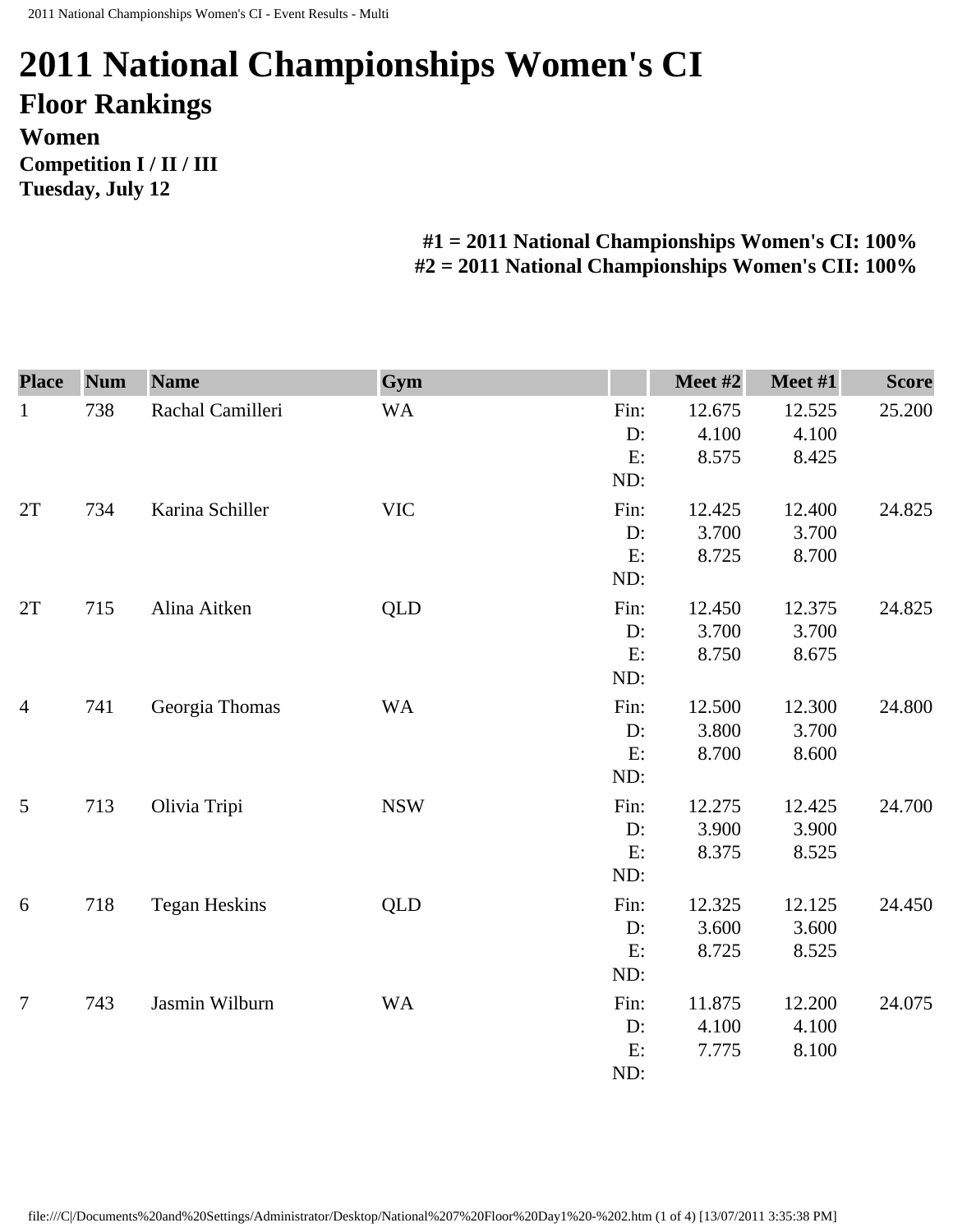2011 National Championships Women's CI - Event Results - Multi

| $8\,$ | 717 | Hannah Cottle            | <b>QLD</b> | Fin:<br>D:<br>E:<br>ND:    | 11.675<br>4.000<br>7.675 | 12.375<br>4.000<br>8.375 | 24.050 |
|-------|-----|--------------------------|------------|----------------------------|--------------------------|--------------------------|--------|
| 9     | 701 | Alannah Bourandanis      | <b>ACT</b> | Fin:<br>$D$ :<br>E:<br>ND: | 11.900<br>3.500<br>8.400 | 12.000<br>3.400<br>8.600 | 23.900 |
| 10    | 702 | Hannah Breynard          | <b>ACT</b> | Fin:<br>D:<br>E:<br>ND:    | 11.900<br>3.900<br>8.000 | 11.950<br>3.900<br>8.050 | 23.850 |
| 11    | 720 | <b>Madeleine Merrett</b> | <b>QLD</b> | Fin:<br>D:<br>E:<br>ND:    | 11.750<br>3.600<br>8.150 | 12.050<br>3.700<br>8.350 | 23.800 |
| 12    | 710 | Deborah Greenbaum        | <b>NSW</b> | Fin:<br>D:<br>E:<br>ND:    | 11.850<br>3.600<br>8.250 | 11.850<br>3.600<br>8.250 | 23.700 |
| 13T   | 716 | <b>Rachael Armstrong</b> | QLD        | Fin:<br>D:<br>E:<br>ND:    | 11.875<br>3.800<br>8.075 | 11.775<br>3.700<br>8.075 | 23.650 |
| 13T   | 706 | Melanie O'Mara           | <b>ACT</b> | Fin:<br>D:<br>E:<br>ND:    | 11.700<br>3.500<br>8.200 | 11.950<br>3.400<br>8.550 | 23.650 |
| 15    | 722 | Breanna Walker           | <b>QLD</b> | Fin:<br>D:<br>E:<br>ND:    | 11.850<br>3.500<br>8.350 | 11.750<br>3.500<br>8.250 | 23.600 |
| 16    | 742 | Kim Tran                 | <b>WA</b>  | Fin:<br>D:<br>E:<br>ND:    | 11.700<br>3.500<br>8.200 | 11.850<br>3.500<br>8.350 | 23.550 |
| 17    | 705 | Jaidyn Metcalfe          | <b>ACT</b> | Fin:<br>D:<br>E:<br>ND:    | 11.675<br>3.600<br>8.075 | 11.850<br>3.600<br>8.250 | 23.525 |
| 18    | 735 | <b>Grace Spark</b>       | <b>VIC</b> | Fin:<br>D:<br>E:<br>ND:    | 11.625<br>4.000<br>7.625 | 11.775<br>4.000<br>7.775 | 23.400 |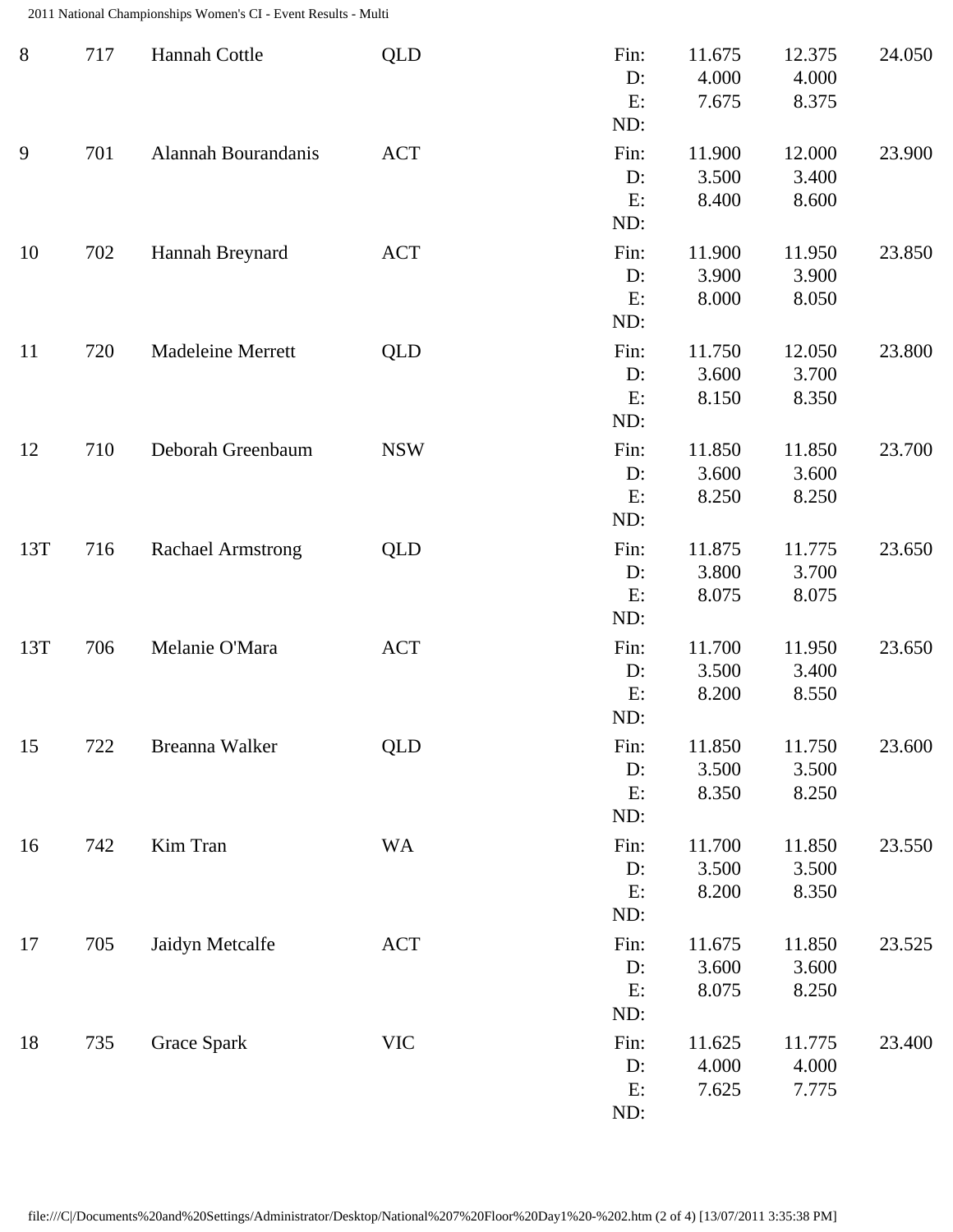2011 National Championships Women's CI - Event Results - Multi

| 19  | 739 | <b>Molly Mahoney</b>    | <b>WA</b>  | Fin:<br>D:<br>E:<br>ND: | 11.500<br>3.600<br>7.900 | 11.875<br>3.600<br>8.275 | 23.375 |
|-----|-----|-------------------------|------------|-------------------------|--------------------------|--------------------------|--------|
| 20  | 736 | Victoria Vatsilas       | <b>VIC</b> | Fin:<br>D:<br>E:<br>ND: | 12.500<br>4.000<br>8.500 | 10.800<br>3.800<br>7.000 | 23.300 |
| 21  | 740 | <b>Annabel Ridley</b>   | <b>WA</b>  | Fin:<br>D:<br>E:<br>ND: | 11.700<br>4.100<br>7.600 | 11.500<br>4.300<br>7.200 | 23.200 |
| 22T | 707 | <b>Bianca Collicutt</b> | <b>ACT</b> | Fin:<br>D:<br>E:<br>ND: | 11.525<br>3.600<br>7.925 | 11.550<br>3.500<br>8.050 | 23.075 |
| 22T | 704 | Georgina Matan          | <b>ACT</b> | Fin:<br>D:<br>E:<br>ND: | 11.275<br>3.600<br>7.675 | 11.800<br>3.700<br>8.100 | 23.075 |
| 24  | 732 | Taylah Laval            | <b>VIC</b> | Fin:<br>D:<br>E:<br>ND: | 11.700<br>4.100<br>7.600 | 11.225<br>4.100<br>7.125 | 22.925 |
| 25  | 708 | Diane Culhane           | <b>NSW</b> | Fin:<br>D:<br>E:<br>ND: | 11.050<br>3.700<br>7.350 | 11.800<br>3.800<br>8.000 | 22.850 |
| 26  | 724 | <b>Emily Fulford</b>    | <b>SA</b>  | Fin:<br>D:<br>E:<br>ND: | 11.650<br>3.800<br>7.850 | 11.150<br>3.800<br>7.350 | 22.800 |
| 27  | 729 | Camille O Conor         | <b>TAS</b> | Fin:<br>D:<br>E:<br>ND: | 11.250<br>3.500<br>7.750 | 11.425<br>3.400<br>8.025 | 22.675 |
| 28  | 730 | Georgina Osborn         | <b>TAS</b> | Fin:<br>D:<br>E:<br>ND: | 11.500<br>3.400<br>8.100 | 11.100<br>3.400<br>7.700 | 22.600 |
| 29  | 711 | Tara Milross            | <b>NSW</b> | Fin:<br>D:<br>E:<br>ND: | 11.200<br>4.100<br>7.100 | 10.900<br>4.100<br>6.800 | 22.100 |